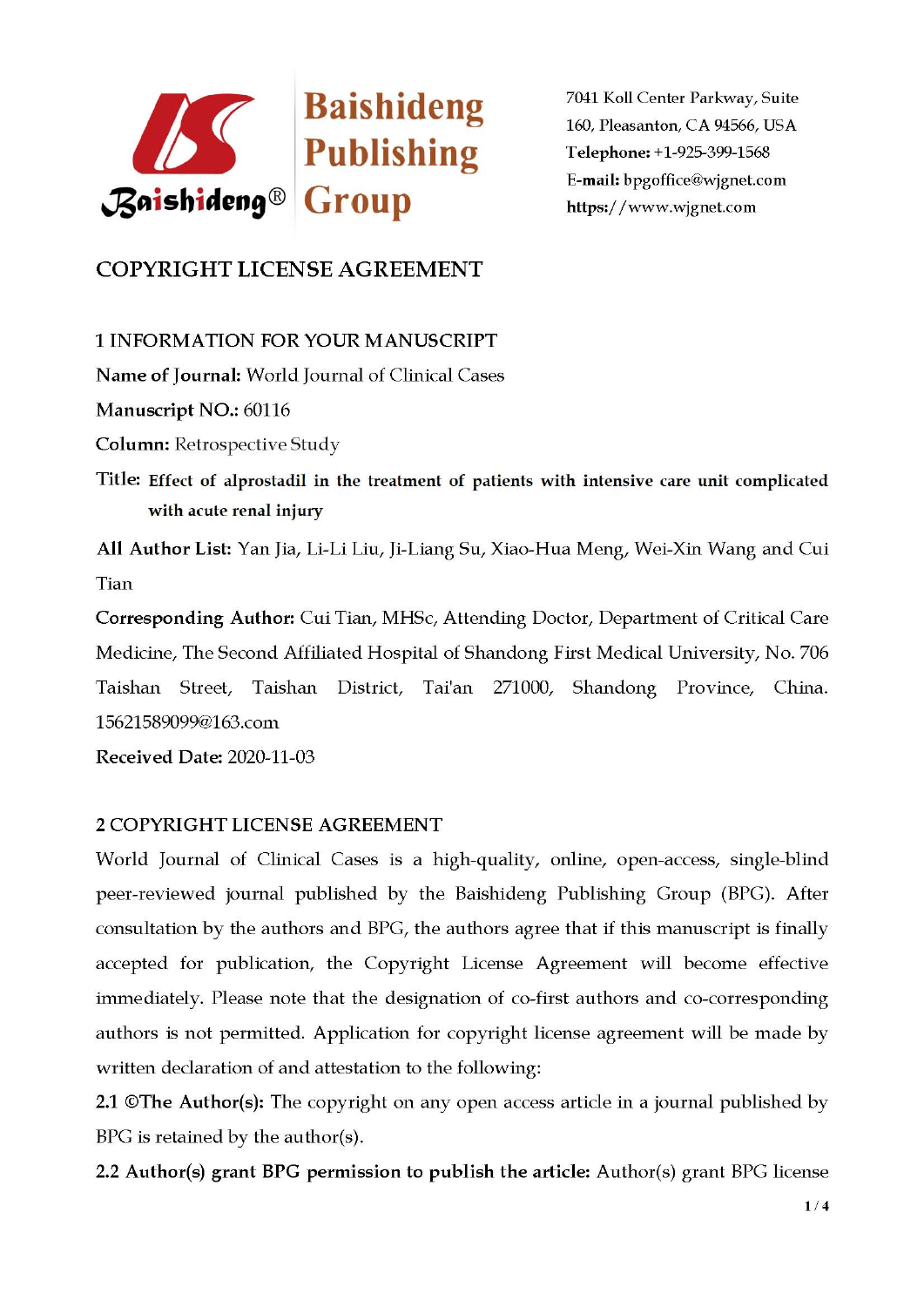

7041 Koll Center Parkway, Suite 160, Pleasanton, CA 94566, USA **Telephone:** +1-925-399-1568 **E-mail:** bpgoffice@wjgnet.com **https:**//www.wjgnet.com

to publish the article and identify itself as the original publisher.

**2.3 Author(s) grant copyright permission:** This article is an open-access article that was selected by an in-house editor and fully peer-reviewed by external reviewers. It is distributed in accordance with the Creative Commons Attribution NonCommercial (CC BY-NC 4.0) license, which permits others to distribute, remix, adapt, build upon this work non-commercially, and license their derivative works on different terms, provided the original work is properly cited and the use is non-commercial. See: http://creativecommons.org/licenses/by-nc/4.0/

**2.4 Simultaneous submission statement:** Author(s) certify that the manuscript is not simultaneously being considered by other journals nor is already published elsewhere.

**2.5 Academic misconduct statement:** Author(s) certify that the manuscript has no redundancy, plagiarism, data fabrication, or falsification.

**2.6 Conflict of interest statement:** Author(s) certify that there is no conflict of interest related to the manuscript. If any potential conflict-of-interest exists, author(s) certify that it is fully disclosed.

**2.7 Ethics statement:** Author(s) certify that all experiments involving animals and human subjects were designed and performed in compliance with the relevant laws regarding humane care and use of subjects.

**2.8 Referenced figures and tables authorization statement:** Author(s) certify that the manuscript's content is original, with all information from other sources appropriately referenced, and that specific permission has been granted in writing by any existing copyright holders prior to publication and is clearly cited and available.

**2.9 Author(s) grant BPG permission to use the published articles exclusively:** Author(s) grant exclusive copyright ownership to BPG for all formats of the manuscript, including print and electronic formats, English and non-English language formats, and subsequent editions such as Erratum, in addition to all rights for (1) granting permission to republish or reprint the materials in whole or in part, with or without a fee, (2) printing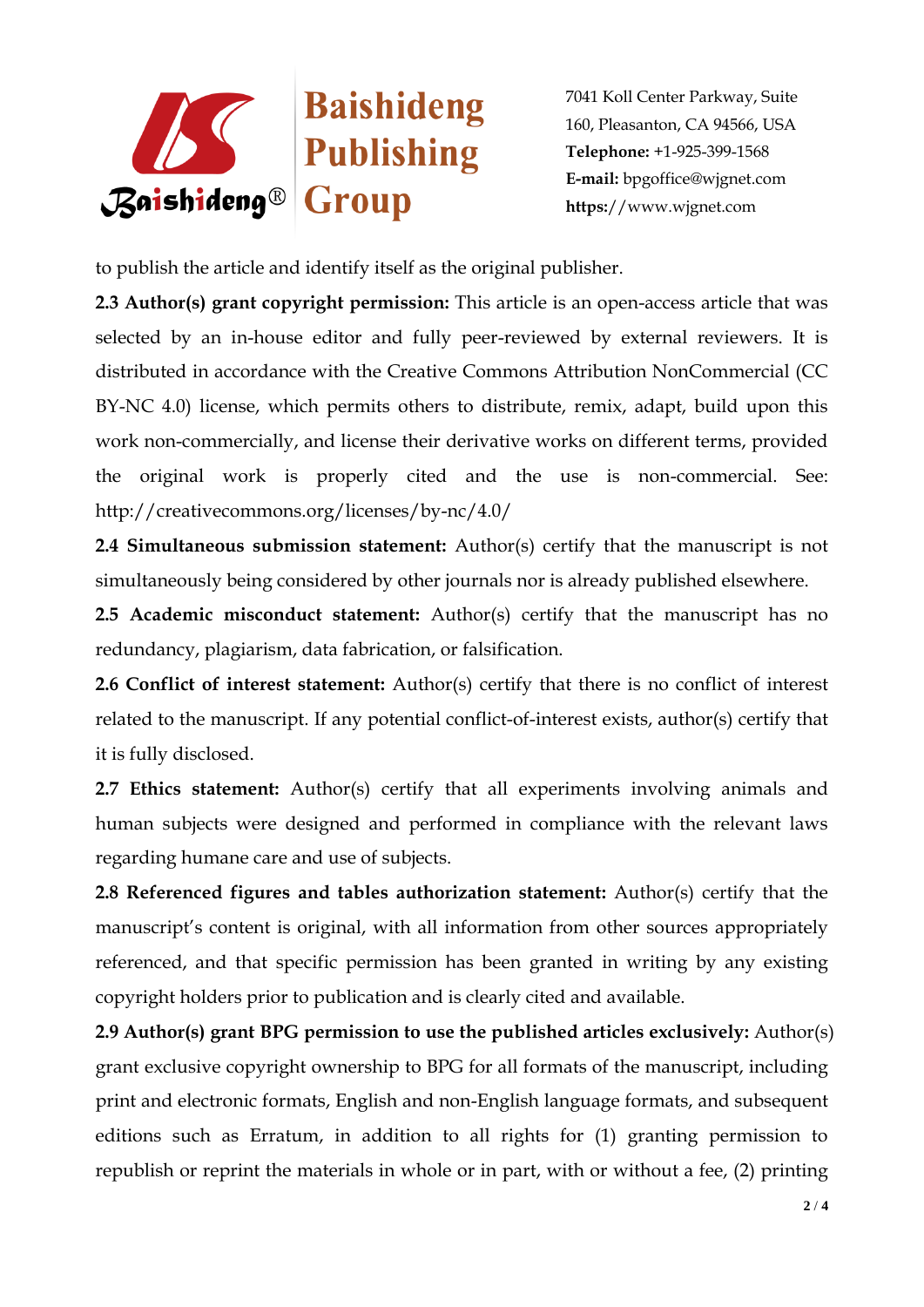

7041 Koll Center Parkway, Suite 160, Pleasanton, CA 94566, USA **Telephone:** +1-925-399-1568 **E-mail:** bpgoffice@wjgnet.com **https:**//www.wjgnet.com

copies for free distribution or for sale, and (3) republishing the materials in a compendium or in any other format.

**2.10 Author(s) grant BPG permission to publish manuscript-related documents:**  Author(s) grant permission to BPG to publish manuscript-related documents (*e.g.*, peer review report, answers to reviewers, CrossCheck report, signed copyright license agreement, *etc*.) at the same time that the manuscript is published online.

**2.11 Author(s) declare that the language of the manuscript is correct and free of**  language errors: Author(s) certify that the manuscript contains no errors in grammar, syntax, spelling, punctuation, or logic.

**2.12 Author(s) declare that the figure(s) and table(s) are quoted correctly:** Author(s) certify that all figures and tables have been correctly placed and clearly identified, and meet the journal's standards of high-resolution quality.

**2.13 Author(s) declare that the references are cited correctly:** Author(s) certify that the references are numbered according to their order of appearance in the main text of the manuscript.

## **3 PUBLISHING FEE STATEMENT**

'Manuscript source' includes invited manuscripts and unsolicited manuscripts. The article processing charge (APC) is waived for invited manuscripts. The APC must be paid for any unsolicited manuscript. The APC is payable to BPG by the author(s) or research sponsor(s). All BPG publications' APC standards can be found at: <https://www.wjgnet.com/bpg/gerinfo/242>

## **4 SIGNATURES OF ALL AUTHORS**

This declaration must be signed by all authors, individually and in his/her own handwriting, following the order of the authors' names appearing on the title page of the manuscript. The manuscript will be rejected immediately if we find the declaration was